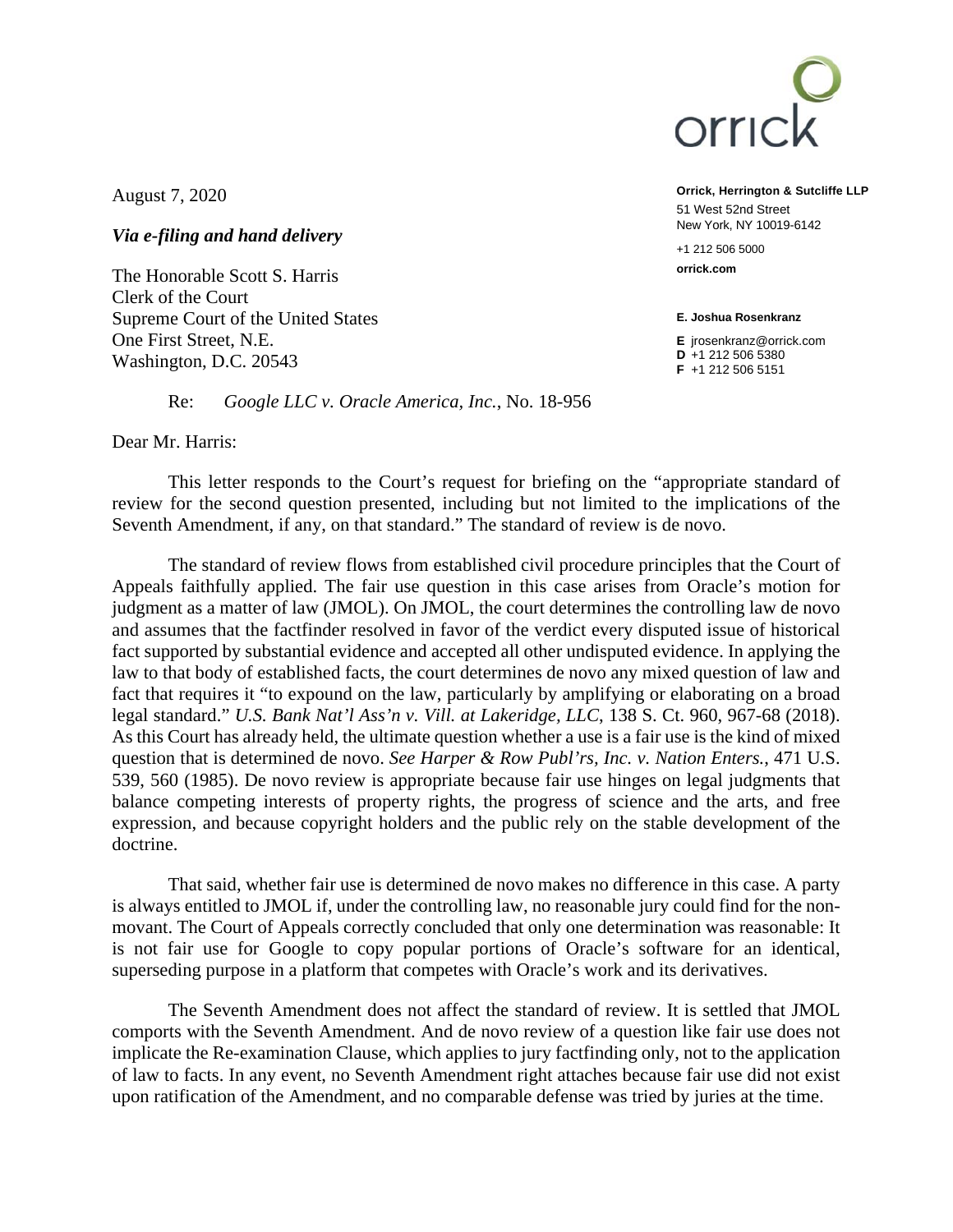# **I. The Court Determines Fair Use De Novo On Review Of Judgment As A Matter Of Law, Though The Court Of Appeals' Judgment Is Correct Under Any Standard.**

## **A. Whether Google's copying is fair use as a matter of law is a question a court evaluates de novo.**

**1.** The second question presented asks whether the Court of Appeals correctly held that Oracle is entitled to JMOL on Google's fair use defense. Because the propriety of judgment as a matter of law is itself a question of law, the appellate standard of review is de novo. *Montgomery Ward & Co. v. Duncan*, 311 U.S. 243, 254 (1940); *see* 9B Wright & Miller, Federal Practice & Procedure § 2540 (3d ed. 2020). On any JMOL review, this Court applies the same standard as the district court: JMOL is proper when, "under the controlling law," "a reasonable jury would not have a legally sufficient evidentiary basis to find for the [non-movant] on th[e] [claim or defense]." Fed. R. Civ. P. 50(a), (b); *accord Neely v. Martin K. Eby Constr. Co.*, 386 U.S. 317, 321-24 (1967).

As Google conceded in its petition for certiorari, the Court of Appeals "correctly stated" the settled division of labor between the court and the jury when considering a post-verdict JMOL motion. Pet. 22; *see* Pet. App. 16a. The court determines any "question[s] of law," *Baltimore & Carolina Line, Inc. v. Redman*, 295 U.S. 654, 659-61 (1935), which are reviewed de novo, *U.S.*  Bank, 138 S. Ct. at 965.<sup>1</sup> The jury determines the historical facts—"who did what, when or where, how or why." *Id.* at 966. The court defers to the jury's factfinding by assuming the jury resolved every dispute of historical fact in favor of the verdict so long as substantial evidence supports that assumption. Pet. 22; Pet. App. 23a. It also assumes the jury accepted any evidence that is "uncontradicted and unimpeached." *Reeves v. Sanderson Plumbing Prods., Inc.*, 530 U.S. 133, 150-51 (2000). Based on that universe of established facts, the court determines whether "the evidence presented … would … suffice, as a matter of law, to support a jury verdict under the properly formulated [legal standard]." *Boyle*, 487 U.S. at 513; *see* Oracle Br. 38.

**2.** Once the court decides the controlling legal principles and identifies the established facts, it must resolve the ultimate question, here whether the challenged use was a fair use. The Court has already established that it reviews that mixed question of law and fact de novo. *Harper & Row*, 471 U.S. at 560. If the historical facts established are "sufficient to evaluate each of the statutory factors, an appellate court … may conclude as a matter of law that the challenged use does not qualify as a fair use." *Id.* (alterations omitted). Notably, the Court applied that standard in *Harper & Row* even though the parties had significant disputes over fair use, such as the importance of "'news reporting'" on a "'politically significant'" matter; the amount of creative expression copied from a non-fiction memoir balanced against the importance of those passages; and how to weigh the Copyright Act's guarantee to creators of "a fair return for their labors," including the right of first publication. *Id.* at 544-46, 549, 560-69. *Harper & Row* established that appellate courts "evaluate" fair use de novo—i.e., apply the legal principles of fair use to the historical facts—without the need to "'remand for further factfinding.'" *Id.* at 560. Google did not ask this Court to overrule *Harper & Row* and has therefore waived that possibility. *See Carlsbad Tech., Inc. v. HIF Bio*, *Inc*., 556 U.S. 635, 638 n.\* (2009).

<sup>&</sup>lt;sup>1</sup> Contrary to Google's assertion, Google Br. (GB) 35, the court determines and applies the legal rules on JMOL regardless of the rules reflected in the jury instructions. *See Boyle v. United Techs. Corp.*, 487 U.S. 500, 513-14 (1988).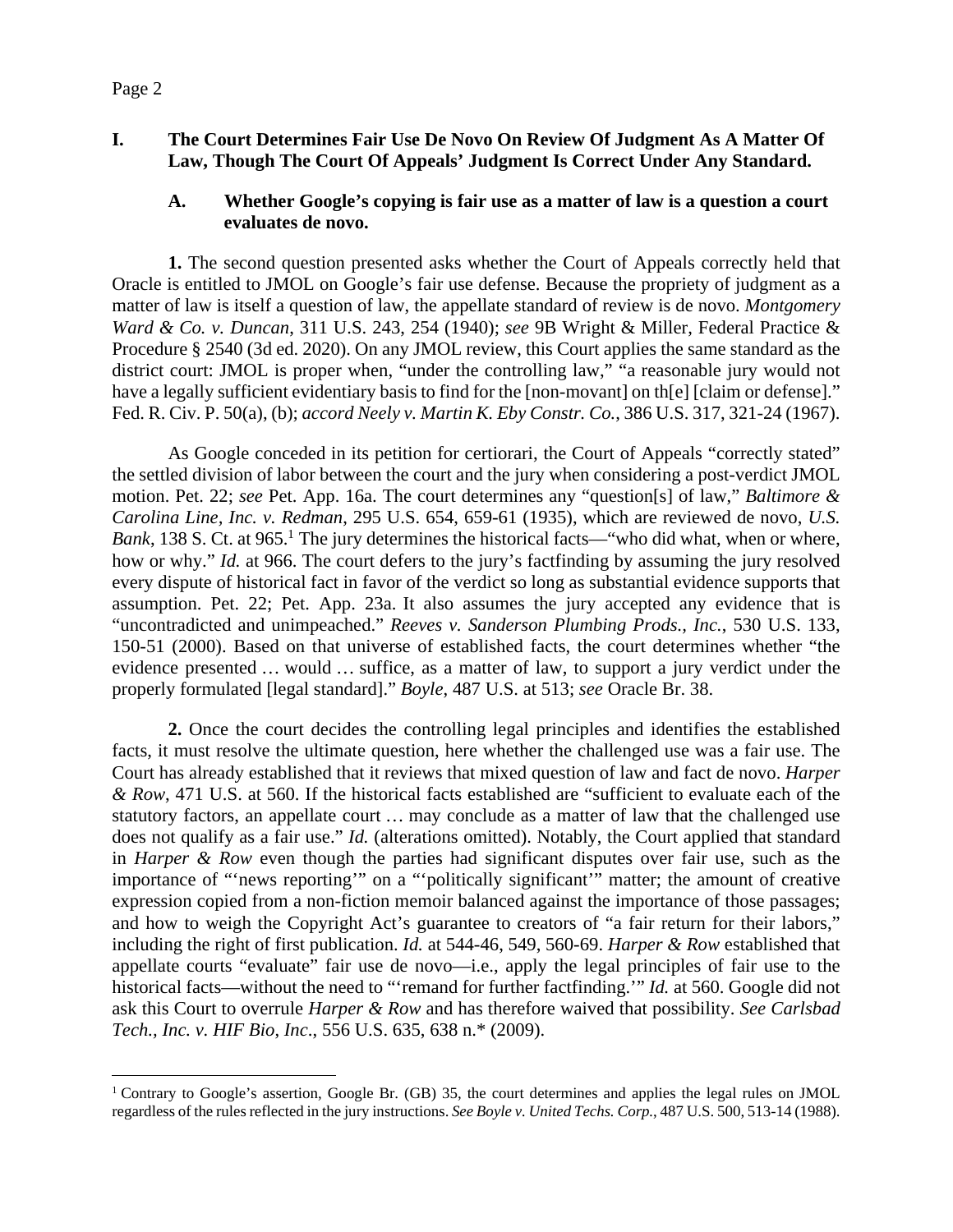Regardless, *Harper & Row* was right. Its de novo standard comports with *U.S. Bank*'s approach to determining how a court should review a mixed question: Because "[m]ixed questions are not all alike," the standard of review depends on "whether answering [that mixed question] entails primarily legal or factual work." *U.S. Bank*, 138 S. Ct. at 967. The ultimate determination whether a defendant's copying qualifies as fair use entails primarily legal work because that analysis involves *legal* judgments balancing the competing policies embodied in the Copyright Act of rewarding innovation, protecting the author's property rights, encouraging progress of science and arts, and safeguarding constitutional free expression. Pet. App. 16a-19a; *see* Oracle Br. 37-38. It is the job of a judge, not a lay jury, to calibrate these interests—to demarcate the lines between permissibly building on an earlier work and invading an author's exclusive right to prepare derivatives of the original work, and between cognizable potential markets reserved for the original author and uses others should remain free to pursue. *See* Oracle Br. 40-41. Because fair use entails primarily legal work, it receives de novo review.

It would undermine the stable development of copyright law to defer to a jury on whether a particular use achieves the Copyright Act's "essential purpose." GB37. Where, as here, a mixed question "require[s] courts to expound on the law, particularly by amplifying or elaborating on a broad legal standard," de novo review is appropriate. *U.S. Bank*, 138 S. Ct. at 967. As exemplified by this Court's four prior fair use decisions, *see* Oracle Br. 37, answering such questions will "clarify legal principles [and] provide guidance," *U.S. Bank*, 138 S. Ct. at 968, that reverberates throughout copyright law and across industries—as the legions of amici in this case demonstrate, *e.g.*, Creators' Rights Organization Br. 32-34. Resolving those legal questions is also typically dispositive of fair use.

Google urged the Court of Appeals to apply *U.S. Bank*. Google C.A. 28(j) Letter, ECF No. 240. So it cannot now argue that *U.S. Bank* is inapplicable. Nor can Google now distinguish *U.S. Bank* or *Harper & Row* on the ground that the factfinder was a judge, not a jury. Google Reply (GR) 15. A "primarily legal" mixed question that is reviewed on appeal de novo does not somehow become a "factual" one reviewed deferentially just because the factfinder was a jury rather than a judge. The same is true of a general verdict. The fact that the jury issued a general verdict does not contract a court's role in stating the applicable legal principles, determining the relative legal import of the historical facts, or assessing what resolution of fair use best meets the Copyright Act's objectives. On JMOL review, the consequence of a general verdict is that the court presumes the jury resolved every disputed historical fact in favor of the verdict, as opposed to deferring only to the more particularized factfinding in a special verdict or interrogatories on subsidiary factual questions. *Compare Reeves*, 530 U.S. at 150-51, *with* Fed. R. Civ. P. 49.

Contrary to Google's assertion (GB35-36), *Hana Financial, Inc. v. Hana Bank*, 574 U.S. 418 (2015), does not compel deferential review. That case holds that a jury should decide trademark "tacking," which asks whether an "ordinary consumer" would consider two trademarks equivalent. *Id.* at 422. That mixed question falls on the opposite side of the *U.S. Bank* spectrum: Determining "an ordinary consumer's understanding of the impression that a mark conveys" is the kind of "fact-intensive" question that "falls comfortably within the ken of a jury." *Id.* In contrast, fair use does not ask what feels fair to an ordinary person. It applies judge-made factors codified in the Copyright Act and elucidated by additional legal rules developed in a vast body of fair use precedent. Accordingly, fair use is a primarily legal, not factual, question determined de novo.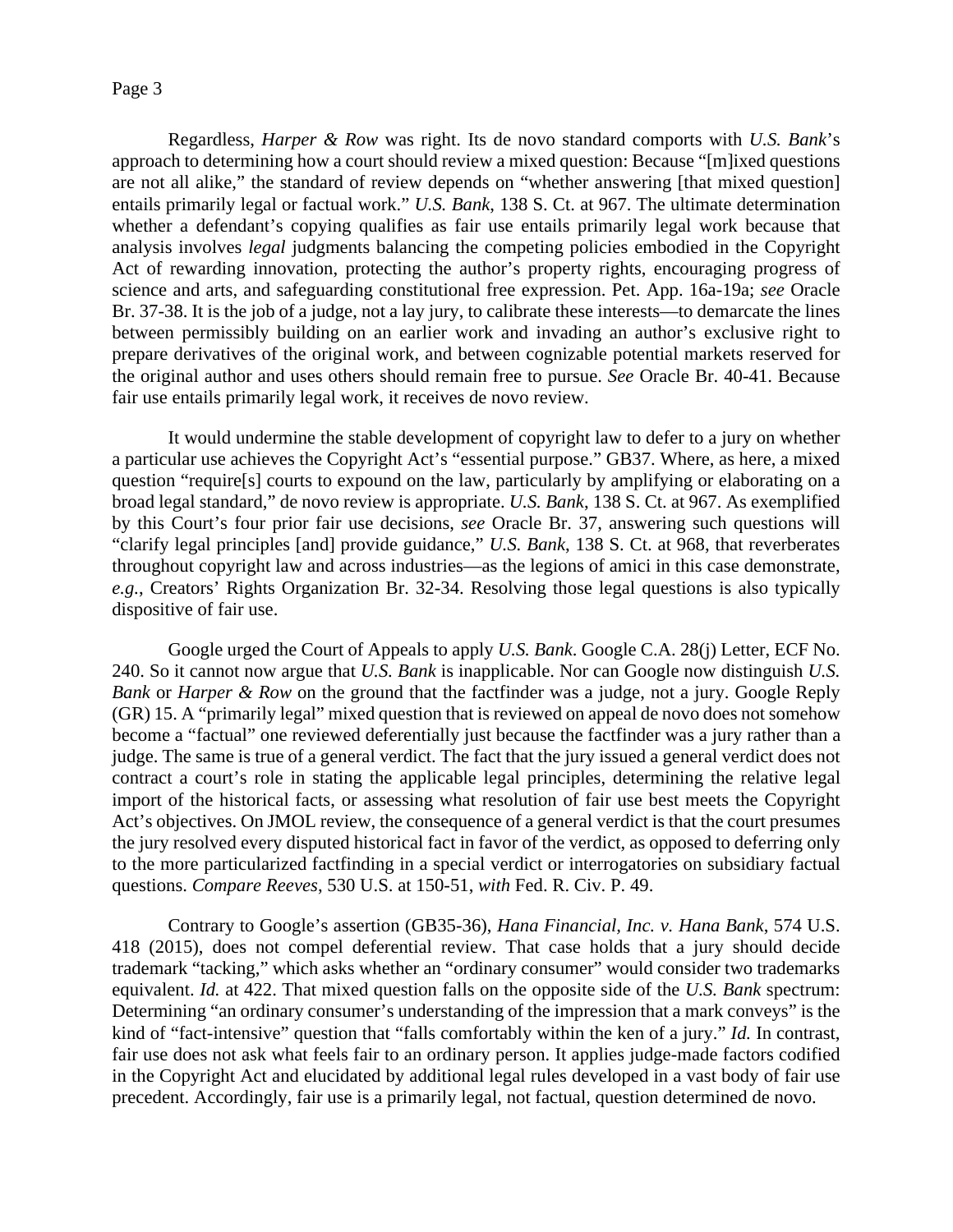**3.** Fair use's constitutional implications further justify de novo review. "In the constitutional realm," this Court has "often held that the role of appellate courts in marking out the limits of a standard through the process of case-by-case adjudication favors de novo review even when answering a mixed question primarily involves plunging into a factual record." *U.S. Bank*, 138 S. Ct. at 967 n.4. For example, because the defense of "actual malice" in a defamation case implicates First Amendment protections, the court must conduct an "independent review of the evidence," which entails deferring to the factfinder's "purely factual findings," such as credibility determinations, but not to the jury's assessment whether those historical facts prove "actual malice." *Bose Corp. v. Consumers Union of U.S., Inc.*, 466 U.S. 485, 499-501, 508, 510-11, 513 & nn.27, 31 (1984) (applying *New York Times Co. v. Sullivan*, 376 U.S. 254 (1964)).

The same First Amendment considerations that compel de novo review of the actual malice defense apply to fair use. Fair use, too, is "designed to accommodate First Amendment concerns." *Georgia v. Public.Resource.Org, Inc.*, 140 S. Ct. 1498, 1513 (2020). Parody, satire, news reporting, criticism, education, research, and other core applications of fair use are part of copyright's "built-in First Amendment accommodations." *Eldred v. Ashcroft*, 537 U.S. 186, 219- 21 (2003); *see, e.g.*, *Harper & Row*, 471 U.S. at 555-60 (considering First Amendment implications but holding no fair use). De novo review is essential for courts to protect the stability and development of such constitutional safeguards, without regard to whether any particular case implicates the First Amendment. *See Bose*, 466 U.S. at 502-11 & n.29; *id.* at 514 ("reaffirm[ing] the principle of independent appellate review," although First Amendment concerns "may seem out of place in a case involving a dispute about the sound quality of a loudspeaker").

**4.** Google emphasizes that the statutory fair use factors are non-exclusive and suggests the jury's inquiry was therefore entirely open-ended. GB37-41. But a standard with some flexibility does not require total deference to juries. If it did, a court could rarely resolve fair use on summary judgment or test a jury verdict against the legal standard on JMOL—a dispute on any factor or additional consideration would drive the case to a jury. Such an approach would radically alter the settled practice of resolving many fair use cases without a jury trial. *See* Barton Beebe, *An Empirical Study of U.S. Copyright Fair Use Opinions 1978-2005*, 156 U. Penn. L. Rev. 549, 570 & tbl.2 (2008). Indeed, because fair use typically turns on legal disputes, courts "most frequently" resolve fair use at summary judgment, including where factors point in different directions. *TCA Television Corp. v. McCollum*, 839 F.3d 168, 178 (2d Cir. 2016); *see also Castle Rock Ent., Inc. v. Carol Publ'g Grp., Inc*., 150 F.3d 132, 137 (2d Cir. 1998) (affirming summary judgment of no fair use).<sup>2</sup> This practice furthers the stable development and predictability of the law, while effectively and efficiently resolving most fair use cases.

## **B. Even if fair use is not reviewed de novo, the Court of Appeals correctly held that Oracle is entitled to judgment as a matter of law.**

**1.** The standard of review makes no difference here because the Court of Appeals correctly concluded that no reasonable jury could have found fair use on these facts under controlling law.

<sup>2</sup> This Court's dictum in *Public.Resource.Org* that fair use will often require a jury trial, 140 S. Ct. at 1513, simply reflects that a jury trial may be necessary to *determine* the historical facts where there are genuine disputes regarding those facts. But once the jury settles those facts, the ultimate question of fair use is a legal mixed question that a court determines on JMOL without deference to the verdict.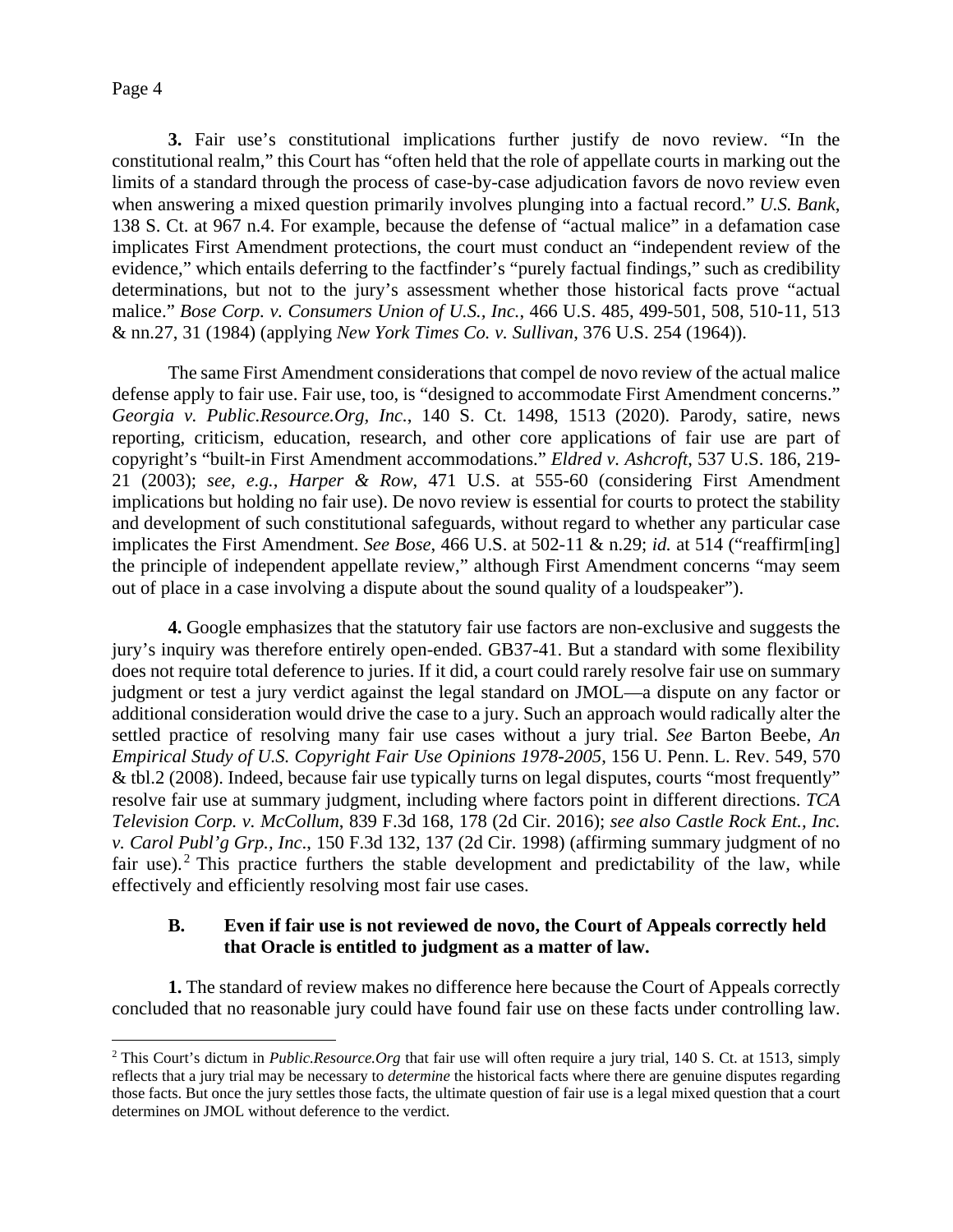A court always determines on JMOL whether the evidentiary record can satisfy the governing legal standard. Fed. R. Civ. P. 50(a)(1); *Boyle*, 487 U.S. at 513-14; *Hana Fin.*, 574 U.S. at 423. And although the Court of Appeals explained why the standard of review for fair use is de novo, its opinion did not rely on that characterization. Rather, the court determined that "no reasonable jury" could conclude that Google met the legal standard for fair use, particularly in light of the uncontroverted evidence and the parties' stipulations. U.S. Br. 27 (Court of Appeals "correctly identified several specific bases for its conclusion that 'no reasonable jury' could have ruled for petitioner on fair use"); *cf. Bose*, 466 U.S. at 514 n.31 (declining to remand where appellate court stated errant standard of review but did not apply it).

For each fair use factor, the Court of Appeals properly began by articulating the controlling legal standards de novo. It held that not charging consumers directly and having mixed commercial and noncommercial motivations cannot negate commerciality, Pet. App. 27a-28a; a transformative use must "alter[] 'the *expressive content or message* of the original work,'" Pet. App. 34a; "a copyist's good faith cannot weigh in favor of fair use," Pet. App. 39a; the functional nature of copyrightable software cannot, without more, establish fair use, Pet. App. 42a-43a; and "harm to the 'market for potential derivative uses,' including 'those that creators of original works would in general develop or license others to develop,'" weighs against fair use, Pet. App. 49a. And the court reaffirmed the longstanding *legal* rule that a "superseding use is inherently unfair." Pet. App. 53a; *Harper & Row*, 471 U.S. at 550 (holding fair use "has always precluded a use that 'supersede[s] the use of the original.'" (quoting *Folsom v. Marsh*, 9 F. Cas. 342, 344-45 (No. 4,901) (C.C.D. Mass. 1841) (Story, J.))); *see* Oracle Br. 36.

The court then correctly determined that, based on these controlling legal rules, no reasonable jury could have found fair use in this case. First, employing the governing legal standards it identified, the court determined what a jury could have concluded on each factor based on the assumed historical facts.<sup>3</sup> Next, the court held that the overarching legal principle that a superseding use is inherently unfair meant that a reasonable jury could find it only unfair that Google commercially exploited Oracle's code for the same purpose for which Oracle created it in a protected market for Oracle's work, Pet. App. 53a—a "classic example of an unfair use" as a matter of law, *Stewart v. Abend*, 495 U.S. 208, 238 (1990).

**2.** Nothing about the court's application of JMOL principles and substantive fair use law intruded on the jury's factfinding role. Contrary to Google's assertion, the Court of Appeals did not treat the jury's *factfinding* "as 'advisory only.'" GB36. Rather, as Google's petition concedes, the court correctly stated that it "'must assume'" the jury's implicit factual findings were binding. Pet. 22. The court stated that "findings relating to fair use *other than* [the jury's] implied findings

<sup>&</sup>lt;sup>3</sup> *E.g.*, Pet. App. 27a-28a ("no substantial eviden[ce]" that Google's use was "anything other than overwhelmingly commercial"); Pet. App. 31a-37a (Google's use "not transformative as a matter of law"); Pet. App. 39a (Google's alleged "good faith" legally irrelevant); Pet. App. 42a ("[R]easonable jurors could have concluded that functional considerations were both substantial and important. Based on that assumed factual finding, we conclude that factor two favors a finding of fair use."); Pet. App. 46a ("[N]o reasonable jury could conclude that what was copied was qualitatively insignificant, particularly when the material copied was important to the creation of the Android platform."); Pet. App. 51a ("Given this evidence of actual market harm, no reasonable jury could have concluded that there was no market harm to Oracle from Google's copying."); Pet. App. 52a ("Even assuming a reasonable jury could have found no *current* market harm, the undisputed evidence showed, at an minimum, that Oracle intended to license Java SE in smartphones; there was no evidence in the record to support any contrary conclusion.").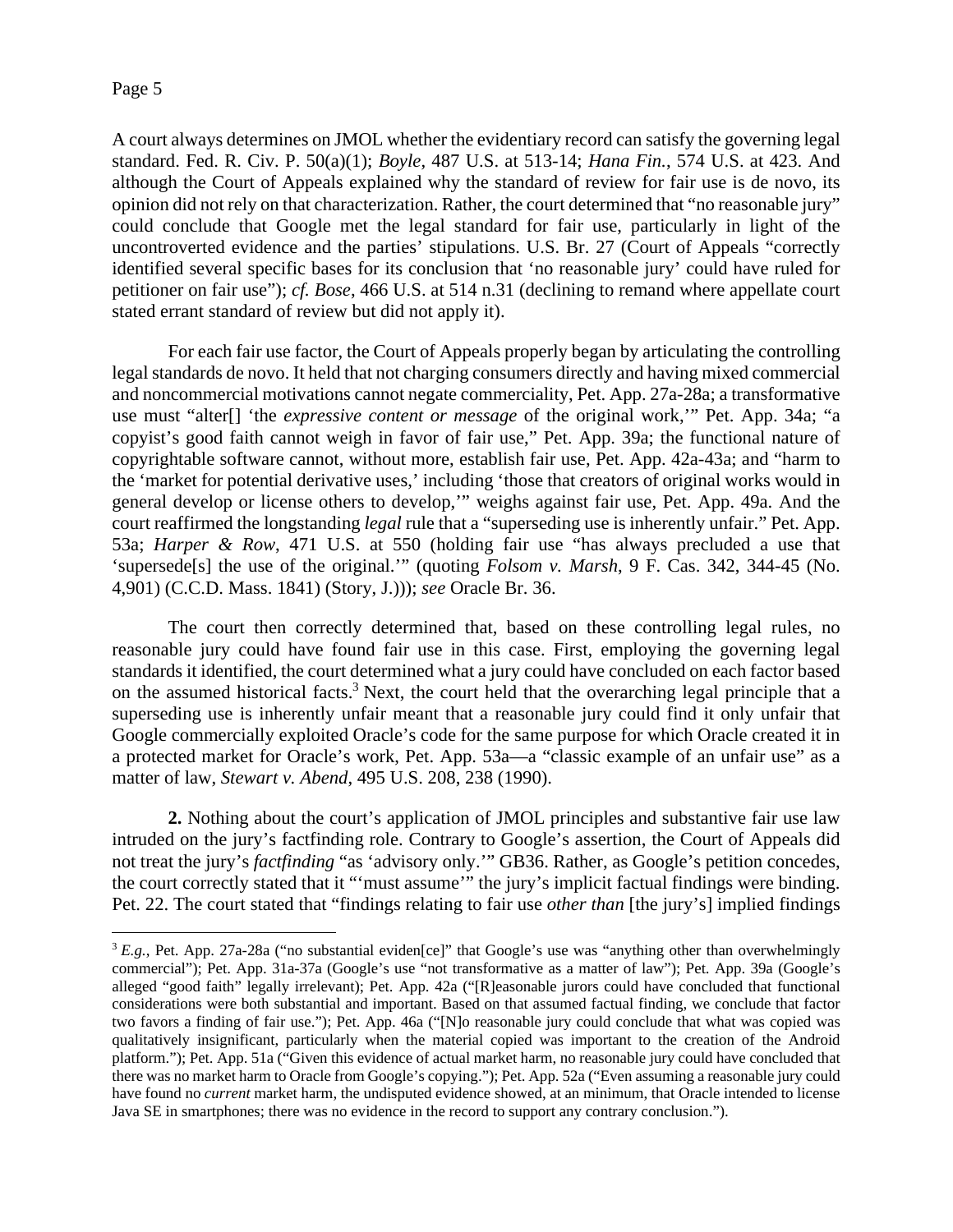of historical fact must … be viewed as advisory," Pet. App. 23a-24a (emphasis added)—meaning the only aspect of the verdict that the court considered "advisory" was the jury's answer to *legal questions* subsumed within its verdict, which the court correctly reviewed de novo.

The procedural history of this case demonstrates that the Court of Appeals took care to respect the jury's role. In the first appeal, the Court of Appeals thought Oracle's case for JMOL was "not without force," but Google contended that there were disputes regarding certain material historical facts, and so, with due "respect for the limit[s] of [the] appellate function," the court remanded for the factfinder to resolve them. Pet. App. 181a-82a. The court's grant of JMOL in the second appeal reflected a changed evidentiary landscape—not a changed approach. Pet. App. 23a-25a (observing evidentiary differences between appeals). The court noted that key purported disputes evaporated on remand. Google ended up admitting some of them were not disputed, the parties resolved other disputes by stipulation, and others turned out to be immaterial. *Id.*<sup>4</sup>

**3.** Google barely addresses the mass of undisputed evidence that drives the fair use result here as a matter of law. It waited for its reply to challenge three discrete instances in which it asserts the Court of Appeals resolved disputed facts against it. Google waived these challenges to the Court of Appeals' opinion by making the tactical decision not to assert them in its opening brief. In any event, each further illustrates Google's misunderstanding of the standard of review and the substantive law of fair use.

All three purported disputes are legally irrelevant. They all concern the extent to which Java SE and Android *actually* competed in *existing* markets for identical devices. GR19-21. But as a matter of law, Google cannot establish fair use simply by showing that Java SE and Android were not competing in existing markets. Congress confirmed that point by directing the factor four inquiry to "the effect of the use upon the *potential market* for or value of the … work." 17 U.S.C. § 107(4) (emphasis added). This inquiry requires courts to consider all harms to the value of the work, including harms to opportunities to adapt the work for new markets and the effect of "widespread conduct of the sort engaged in by the defendant." *Campbell v. Acuff-Rose Music, Inc.*, 510 U.S. 569, 590 (1994). Because, by definition, a potential market is one that the work has not entered, direct competition is unnecessary.

That is why *Stewart* found no fair use as a matter of law where a movie producer usurped a short story author's exclusive right to create the derivative work of a movie based on the story, even though the author did not have his own competing movie. 495 U.S. at 238. And it is why *Campbell* stressed the importance of determining harm to the potential market for rap derivatives of "Oh, Pretty Woman" even though Roy Orbison had never tried to market one (and probably would have failed had he tried). 510 U.S. at 592-93. Yet, in Google's view, a jury could *always*  find fair use in the absence of direct competition, vitiating the author's exclusive right to create

<sup>4</sup> Specifically, Google admitted on remand that the declaring code in Java SE and Android serve the same purpose, Pet. App. 30a-31a & n.6; the district court accepted Google's admission that its use was "commercial," Pet. App. 27a n.5; Google conceded that it copied 11,500 lines of code (not 7000) and that only 170 of those lines were necessary to program in the Java language, Pet. App. 45a; and Google abandoned its argument that Android is interoperable with Java SE, Pet. App. 46a n.11. In addition, new evidence on remand included that Google had made \$42 billion on Android, Pet. App. 7a, 26a; that Android's founder admitted that Android "compet[es]" with Java SE, JA366; that Amazon extracted a "steep discount" by threatening to use Android for free instead of Java SE, Pet. App. 51a; and that Android competed in the same market as SavaJe, a smartphone platform that used Java SE, Pet. App. 50a.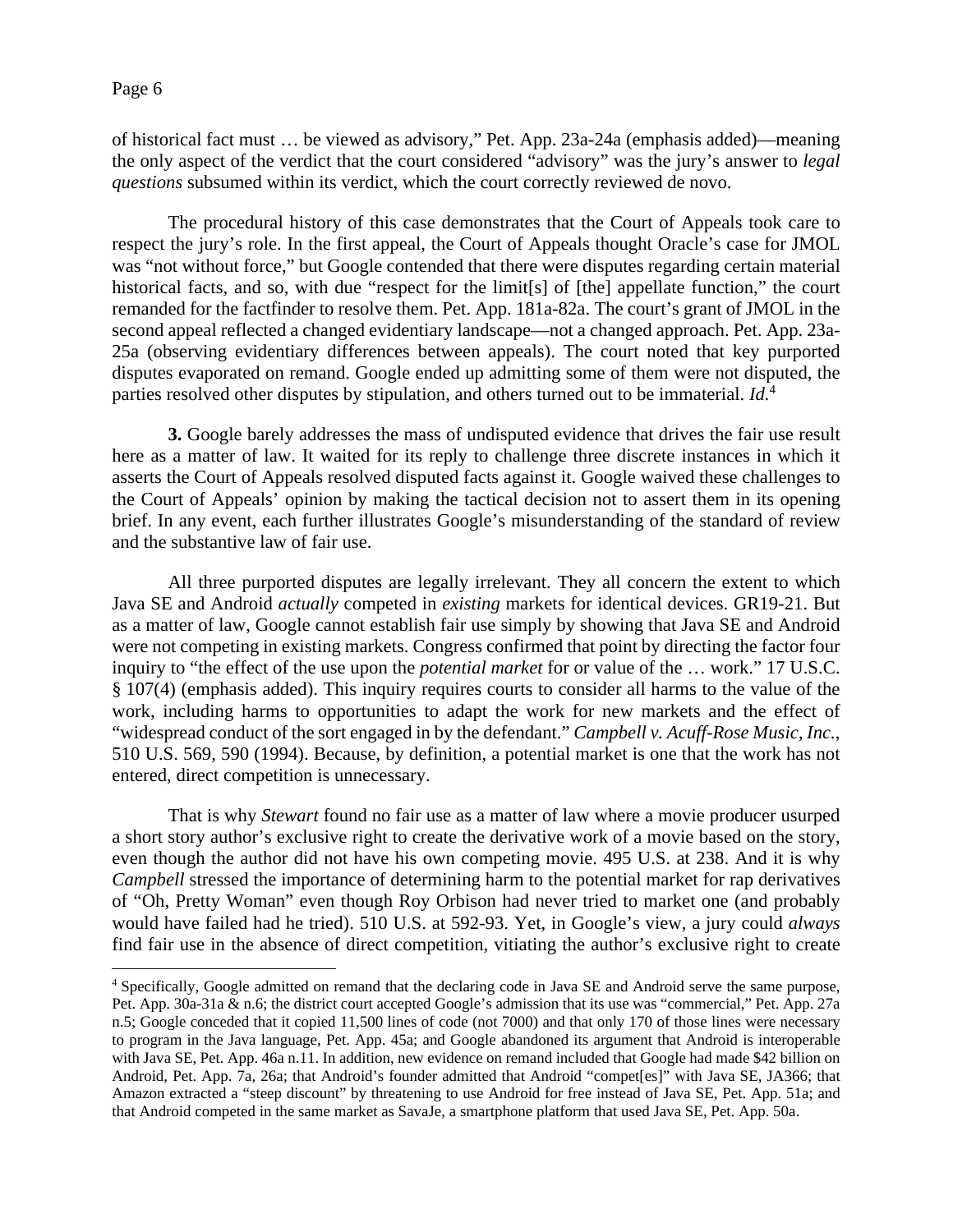derivative works—or to decide not to. 17 U.S.C. § 106(2); *see* Oracle Br. 40-43. By focusing on actual markets, Google tacitly concedes the dispositive point that the Court of Appeals found as a matter of law: that Android harmed the opportunity and ability for Oracle to extend Java SE and its derivatives to the smartphone market. Pet. App. 53a.

Although Google's purported factual disputes concerning existing markets are legally irrelevant, we address each to illustrate the other ways in which Google misapplies the JMOL standard. First, Google argues that the Court of Appeals should have ignored *all harm* to Oracle's relationship with Amazon, because Amazon licensed a modified derivative version of Java SE (Java *ME*, rather than Java SE) in *one version* of the Kindle. GR20-21. Google never made this argument to the Court of Appeals. Regardless, it ignores that Amazon used Java SE to power another Kindle version (the Paperwhite) and that Amazon expressly leveraged Android to obtain a 97.5% discount on Java SE. JA396, 670. The court properly credited that uncontroverted evidence of price-erosion harm to Java *SE* on JMOL review, U.S. Br. 31. *See Reeves*, 530 U.S. at 151. Moreover, Google ignores that Java ME is itself a derivative of Java SE, Oracle C.A. Opp. Br. 7; Oracle C.A. Reply 40 n.9—an abridgment made for smaller devices—and so Amazon's switch from Java ME in the Kindle to Android in the Kindle Fire qualifies as "harm to the market for derivative works." *Campbell*, 510 U.S. at 590. It also shows that a potential market existed for adaptations of Java SE and that Google harmed that potential market.

Google's second argument is another one it did not make to the Court of Appeals and one that also invokes the legally irrelevant distinction between Java ME and Java SE: that the jury could have concluded that Danger did not use Java SE in its smartphones. GR20. The only basis for that assertion is the non sequitur that "the jury heard that Danger *licensed* Java ME." *Id.*  (emphasis added)*.* So what? Danger's decision to take a license to Java ME does not mean it did not *use* SE. Google does not address or dispute the uncontradicted testimony from Danger's founder (Andy Rubin, who also founded Android) that Danger *used* Java SE and was paying for that use. JA359, 370.

Third, Google argues that the Court of Appeals should have concluded that the jury dismissed harm to SavaJe as irrelevant because the Java-SE-based SavaJe platform "had proven unsuccessful before the first Android phones were *released*." GR20 (emphasis altered). But Google again ignores the uncontroverted evidence: Google does not dispute that it pitched Android to device manufacturers and wireless carriers before Android's release. Oracle Br. 15. And Android's co-founder recognized that the *announcement* that the Java-SE-based Android was coming was what cost SavaJe critical investment. JA584. That is undisputed harm to the market for adapting Java SE for mobile devices.

## **II. The Seventh Amendment Does Not Alter The Standard Of Review.**

The Seventh Amendment provides that "the right of trial by jury shall be preserved, and no fact tried by a jury, shall be otherwise re-examined in any Court of the United States, than according to the rules of the common law." Because there was a jury trial on fair use, only the Re-examination Clause is potentially at issue here. *Cf. Feltner v. Columbia Pictures Television, Inc.*, 523 U.S. 340, 344 (1998) (reversing denial of request for jury trial without addressing standard of review). As a threshold matter, Google has never raised any Seventh Amendment issue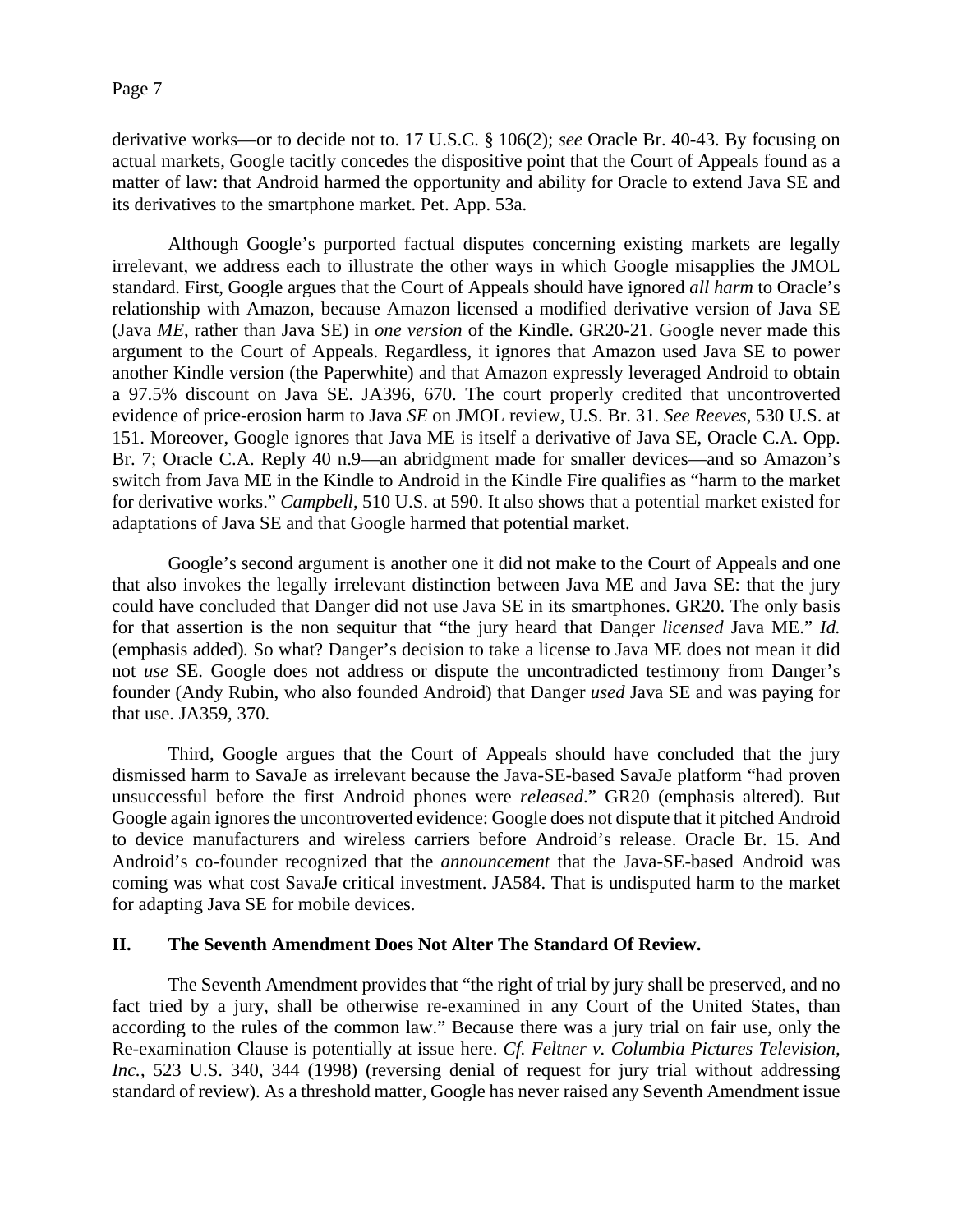and has therefore forfeited any violation. *See Duignan v. United States*, 274 U.S. 195, 198-200 (1927); 9 Wright & Miller, *supra*, § 2321. Nevertheless, the Seventh Amendment does not alter the standard of review. An otherwise proper JMOL ruling does not violate the Re-examination Clause (§II.A). In any event, the Seventh Amendment does not attach to fair use (§II.B).

## **A. Holding Google's use unfair as a matter of law comports with the Re-examination Clause.**

This Court has held, and Google concedes (GB35), that an appellate court's grant of JMOL setting aside a jury verdict under "Rule 50(b) does not violate the Seventh Amendment's guarantee of a jury trial." *Neely*, 386 U.S. at 321. That is true whether the basis for JMOL concerns sufficiency of the evidence, *id.* at 319-21, a legal issue, *Redman*, 295 U.S. at 659-60, or the application of law to fact, *Boyle*, 487 U.S. at 513. Accordingly, this Court has held that there is no Seventh Amendment issue with a court of appeals clarifying the governing legal principles and then granting JMOL. *Id.* It has also rejected a Seventh Amendment challenge to an appellate court reevaluating the trial record and granting JMOL to the verdict loser after holding a subset of the evidence inadmissible, *Weisgram v. Marley Co.*, 528 U.S. 440, 443-44, 454 n.10 (2000).

These holdings flow naturally from the Re-examination Clause's text, which applies only to a "fact tried by a jury." The Clause's "ban on re-examination of facts does not preclude [the Court] from determining whether governing rules of federal law have been properly applied to the facts." *New York Times*, 376 U.S. at 284-85 & n.26 (quotation marks omitted). "Seventh Amendment concerns [are not] … implicated in appellate review" of an issue that "does not constitute a finding of 'fact.'" *Cooper Indus., Inc. v. Leatherman Tool Grp., Inc.*, 532 U.S. 424, 437-38 (2001) (no Seventh Amendment concern presented by de novo review of punitive damages award). Because the ultimate question of fair use is a mixed question applying law to fact, not a finding of fact, the Re-examination Clause does not affect the standard of review.

# **B. Regardless, there is no Seventh Amendment right to a jury trial on fair use.**

Because the standard of review on JMOL does not implicate the Seventh Amendment, this Court need not address whether there is a jury trial right on fair use. *See also* Fed. R. Civ. P. 39(c)(2) (verdict after jury trial on consent has "the same effect" as if it were as of right). But, insofar as a Seventh Amendment right has any bearing on the standard of review, we address it for completeness: There is no such jury trial right.

Courts assess the Seventh Amendment's application issue by "particular issue." *Markman v. Westview Instruments, Inc.*, 517 U.S. 370, 377 (1996); *accord City of Monterey v. Del Monte Dunes at Monterey, Ltd.*, 526 U.S. 687, 718 (1999). For example, in patent cases there is a right to a jury trial on infringement, but there is no such right on the "subsidiary question" of the meaning of a patent claim—even though that question is indispensable to, and often dispositive of, an infringement case. *Markman*, 517 U.S. at 375-77, 391. Similarly, just because a plaintiff is entitled to a jury trial on statutory damages in a copyright case, *Feltner*, 523 U.S. at 353, does not mean that the right extends to the fair use defense.

For several reasons, there is no jury trial right on fair use. First, looking to "existing precedent," *Markman*, 517 U.S. at 384, this Court has repeatedly described fair use as "equitable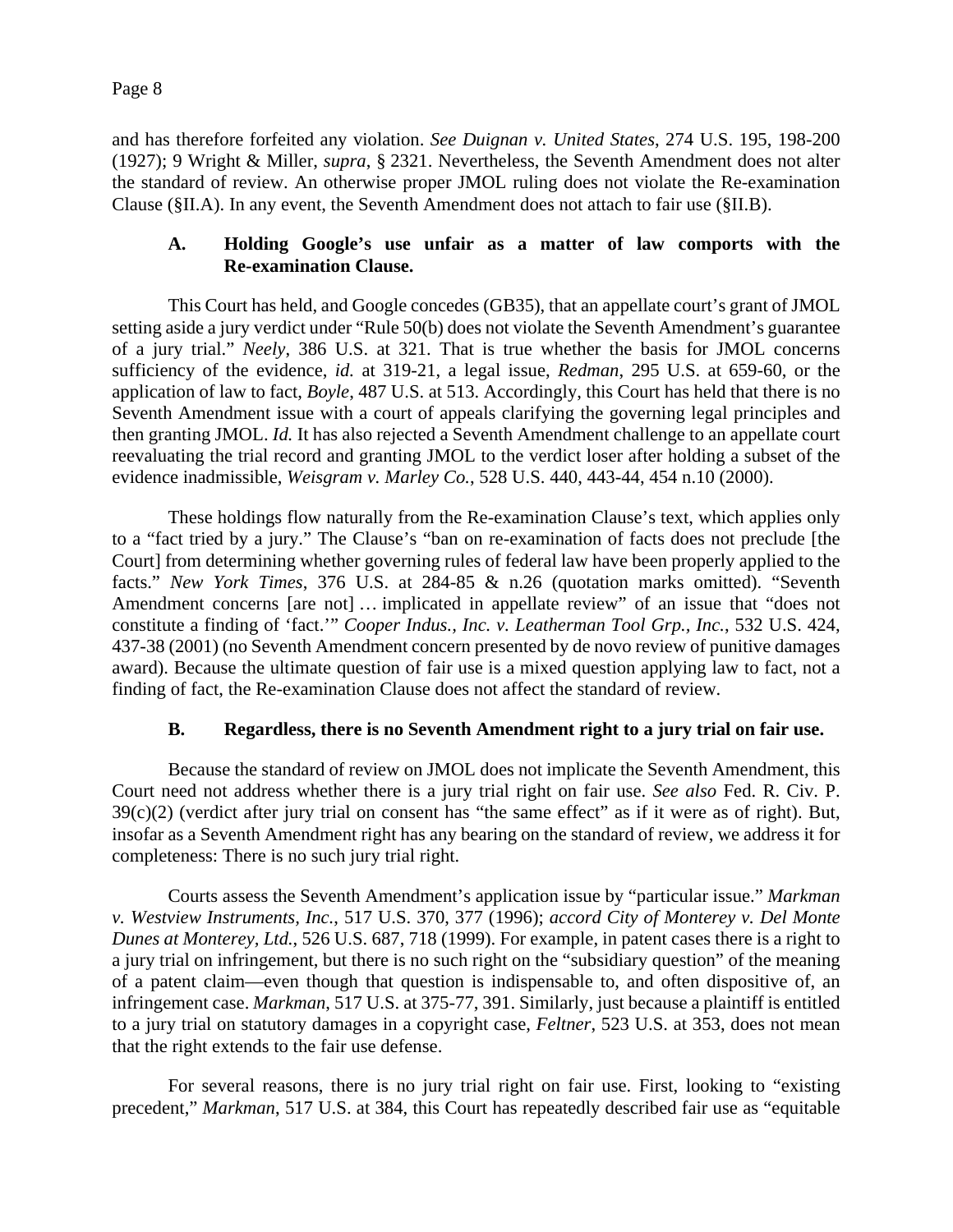[in] nature." *Harper & Row*, 471 U.S. at 551; *accord Sony Corp. of Am. v. Universal City Studios, Inc.*, 464 U.S. 417, 448 (1984) ("'equitable rule of reason"'). There is no jury trial right for equitable defenses. *Liberty Oil Co. v. Condon Nat'l Bank*, 260 U.S. 235, 242-43 (1922).

Second, there was no established historical practice of juries deciding fair use during the relevant period—i.e., before the Seventh Amendment's ratification in 1791. *See Markman*, 517 U.S. at 376, 383-84. A prominent copyright scholar recently investigated this very question and reached this conclusion. *See* Justin Hughes, *The Respective Role of Judges and Juries in Copyright Fair Use*, 58 Houston L. Rev. (forthcoming 2020), https://ssrn.com/abstract=3592361. In fact, fair use did not exist in 1791. It derived from *Folsom v. Marsh*, decided in 1841. *See* Internet Accountability Project Br. 1-2.

Google's amici cite just two English law cases that they say demonstrate juries decided "issues very similar to the modern issue of fair use," Civ. Pro. Profs. Br. 6-7—*Sayre v. Moore*, 102 Eng. Rep. 138, 139 n.(b) (K.B. 1785), and *Cary v. Kearsley*, 170 Eng. Rep. 679 (K.B. 1803). Two cases are not enough to show the kind of robust historical practice that establishes a constitutional right—even if the cases were on point, which they are not. *Cary* is irrelevant because it postdates the Seventh Amendment's ratification. Moreover, neither *Cary* nor *Sayre* are fair use cases or anything like fair use. Both concerned road atlases, and in both the sole question the court identified for the jury was whether the substantial similarity between maps was due to copying, versus simply reflecting the same geographic elements that anyone is free to document. *Sayre*, 102 Eng. Rep. at 139-40 n.(b); *Cary*, 170 Eng. Rep. at 679-80. That mirrors not fair use but rather the modern infringement question—whether a defendant copied protectable expression from a plaintiff's work. *See Feist Publ'ns, Inc. v. Rural Tel. Serv. Co.*, 499 U.S. 340, 361 (1991). *Cary*  recounts one hypothetical exchange between the bench and counsel that sounds vaguely like fair use considerations, but Lord Ellenborough presented it as merely a hypothetical and did not say the issue would be for a jury were it actually presented. 170 Eng. Rep. at 680 (Paley's Philosophy hypothetical). Moreover, in both *Sayre* and *Cary*, the bench pronounced the applicable principles of law de novo, just like modern courts do on JMOL. *Sayre*, 102 Eng. Rep. at 140 n.(b) (pronouncing "[t]he rule of decision in this case"); *Cary*, 170 Eng. Rep. at 679 (similar).5

Third, there was no "established jury practice sufficient to support an argument by analogy." *Markman*, 517 U.S. at 379-80. The only analog Google's amici have cited is the ancient doctrine of "fair abridgment." Fair abridgment categorically excused a historical practice of shortening a longer work enough to "be called a new [work]," *Gyles v. Wilcox*, 2 Atk. 141, 143

<sup>5</sup> *Emerson v. Davies*, 8 F. Cas. 615 (No. 4,436) (C.C.D. Mass 1845), which also postdates the ratification of the Seventh Amendment, is inapposite for the same reason as *Cary* and *Sayre*: The question Justice Story identifies for the jury is expressly "confined to" whether the similarity between two arithmetic books was due to copying, as opposed to shared use of common materials and facts that predated both works. *Id.* at 625-26. In *Millar v. Taylor*, 98 Eng. Rep. 201 (K.B. 1769), Judge Aston noted in dicta that juries should resolve the historical fact question whether a plaintiff owned the copyright to the work, rather than the original author having "abandoned" the rights or "gift[ed] [it] to the public," *id.* at 224. But that described only a plaintiff's ability to prove ownership such that he had a "right" to recover damages, *id.*, not, as Google's amici have suggested elsewhere, a "fair use" analog of "circumstances that would justify copying," Ned Snow, *Judges Playing Jury: Constitutional Conflicts in Deciding Fair Use on Summary Judgment*, 44 U.C. Davis L. Rev. 483, 547 & n.358 (2010).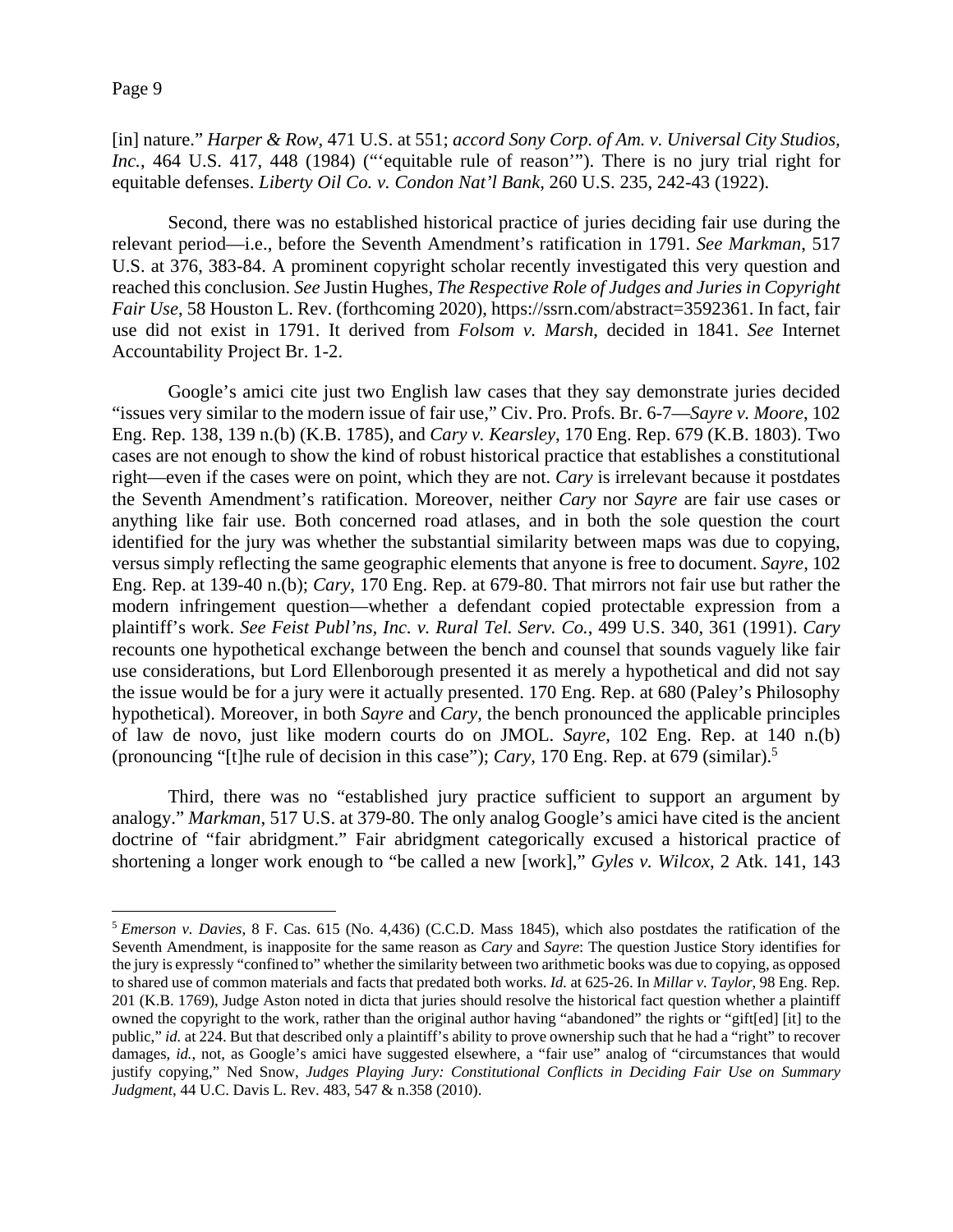$(1740)$ —a practice fair use does not similarly excuse.<sup>6</sup> While this Court has suggested in dicta that "'fair abridgement[]'" is the doctrinal ancestor to fair use, that case did not involve the Seventh Amendment. *See Campbell*, 510 U.S. at 575-76. That ancestry does not mean, and this Court has never held, that fair abridgment is analogous to fair use for Seventh Amendment purposes.

Regardless, there was no established practice of trying fair abridgment to a jury either. The doctrine originated in courts of equity, not courts of law. *See* Patry on Fair Use §1:7 (fair abridgment originated in a series of cases decided by Lord Chancellor Hardwicke). Chancery judges routinely ruled on this equitable doctrine without a jury.<sup>7</sup> In one case, the court expressly *refused* to send a case to the law court for a jury to determine whether the accused work was a "real and fair abridgment," explaining that "[t]he court is not under an indispensable obligation to send all facts to a jury." *Gyles*, 2 Atk. at 143-44.

Oracle is aware of just one case in which a fair abridgment issue was heard in a court of law (as opposed to equity), *Roworth v. Wilkes*, 1 Camp. 94 (K.B. 1807), and even in that case the judge, not the jury, decided fair abridgment. Lord Ellenborough stated, "I think the plaintiff is entitled to a verdict," and he "therefore, directed the jury to find … damages." *Id.* at 98-99. Google's amici hide the ball by asserting that in *Roworth* "[a] jury found for the plaintiff." Civ. Pro. Profs. Br. 8 n.5. That was on damages, not fair abridgment. Regardless, *Roworth* too is irrelevant, because it postdates ratification of the Seventh Amendment.

In short, neither the historical practice with respect to fair abridgment nor Google's amici's two irrelevant cases supply the kind of "overwhelming evidence" of a "consistent practice at common law" that can establish a jury-trial right. *Feltner*, 523 U.S. at 353. Even if the historical record were mixed or ambiguous, the Seventh Amendment would not automatically attach. Rather, this Court would look to "functional considerations" to determine whether "judges, not juries, are … better suited" to resolving the ultimate question of fair use. *Markman*, 517 U.S. at 388 (relying on such considerations to find no jury right attaches). For similar reasons as stated above, *supra* §I.A, in our answering brief, Oracle Br. 37-38, and in the opinion below, Pet. App. 16a-19a, those functional considerations weigh strongly against a Seventh Amendment requirement that a jury decide fair use.

## **CONCLUSION**

For the forgoing reasons and those in our merits brief, the Court should affirm.

<sup>6</sup> *See* Internet Accountability Project Br. 6; Alexandra Sims, *Appellations of Piracy: Fair Dealing's Prehistory*, 1 Intell. Prop. Q. 3, 7, 13-15 (2011); Ronan Deazley, *Commentary on Copinger's Law of Copyright (1870)* §7, in Primary Sources on Copyright (1450-1900) (2008); *Twin Peaks Prods., Inc. v. Publ'ns Int'l*, *Ltd.*, 996 F.2d 1366, 1376 (2d Cir. 1993) (explaining that works historically protected as "a 'real and fair abridgment'" are *not* categorically protected as "fair use," and that the Copyright Act defines an "abridgment" as a type of "'derivative work'").

<sup>7</sup> *E.g.*, *Strahan v. Newbery*, Lofft 775 (1774) (Chancellor calls on Justice Blackstone for "assist[ance]" in examining the work and determining that it is a fair abridgment); *Macklin v. Richardson*, 2 Amb. 694, 696-97 (1770) (Lord Commissioners rule that infringing work is not an abridgment and permanently enjoin it); *Bell v. Walker & Debrett*, 1 Bro. C.C. 451, 452 (1785) (Lord Chancellor "had heard sufficient read" to determine work was not a fair abridgment, preliminarily enjoined it, and "directed a reference to the Master" to resolve outstanding questions).